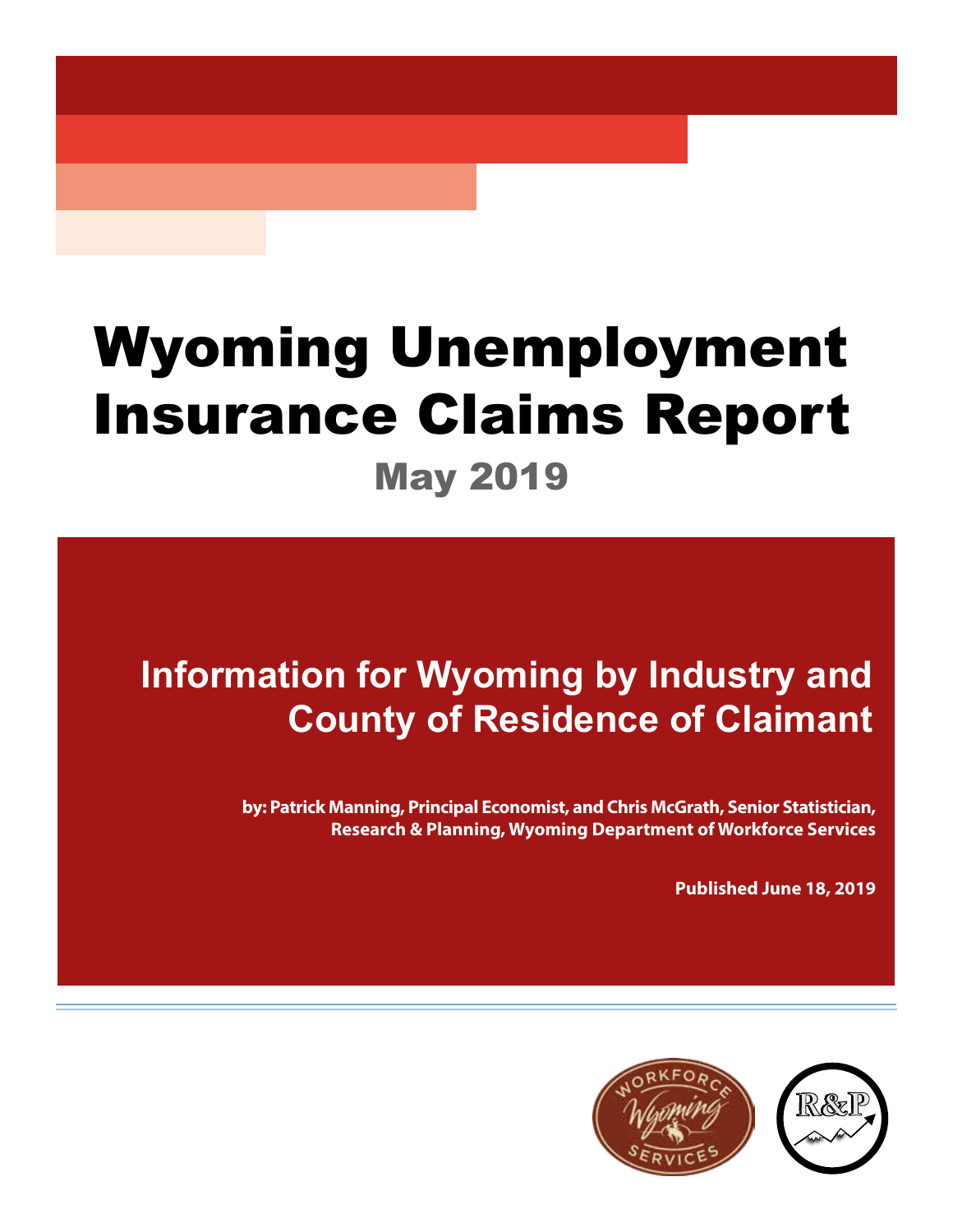### Wyoming Unemployment Insurance Claims Report, May 2019

#### **Information for Wyoming by Industry and County of Residence of Claimant**

#### **Wyoming Department of Workforce Services**

Robin Sessions Cooley, Director

#### **Research & Planning**

Tony Glover, Manager Carola Cowan, Bureau of Labor Statistics Programs Supervisor

#### **Prepared by:**

Patrick Manning, Principal Economist Christine McGrath, Senior Statistician

#### **Editorial Committee:**

David Bullard, Phil Ellsworth, Katelynd Faler, Matthew Halama, Aubrey Kofoed, Chris McGrath, and Michael Moore

#### **Published June 18, 2019.**

©2019 by the Wyoming Department of Workforce Services, Research & Planning

#### **Department of Workforce Services Nondiscrimination Statement**

The Department of Workforce Services does not discriminate on the basis of race, color, religion, national origin, sex, age, or disability. It is our intention that all individuals seeking services from our agency be given equal opportunity and that eligibility decisions be based upon applicable statutes, rules, and regulations.

#### **Research & Planning**

P.O. Box 2760 Casper, WY 82602 Phone: (307) 473-3807 Fax: (307) 473-3834

**R&P Website:** https://doe.state.wy.us/LMI/ **Unemployment Insurance Claims:** https://doe.state.wy.us/LMI/ui.htm **URL for this report:** https://doe.state.wy.us/LMI/UI/UI\_Claims\_0519.pdf

**"Your Source for Wyoming Labor Market Information"**

#### **Who We Are**

Research & Planning (R&P) functions as an exclusively statistical entity within the Wyoming Department of Workforce Services. R&P collects, analyzes, and publishes timely and accurate labor market information (LMI) meeting established

statistical standards. We work to make the labor market more efficient by providing the public and the public's representatives with the information needed for evidencebased, informed decision making.

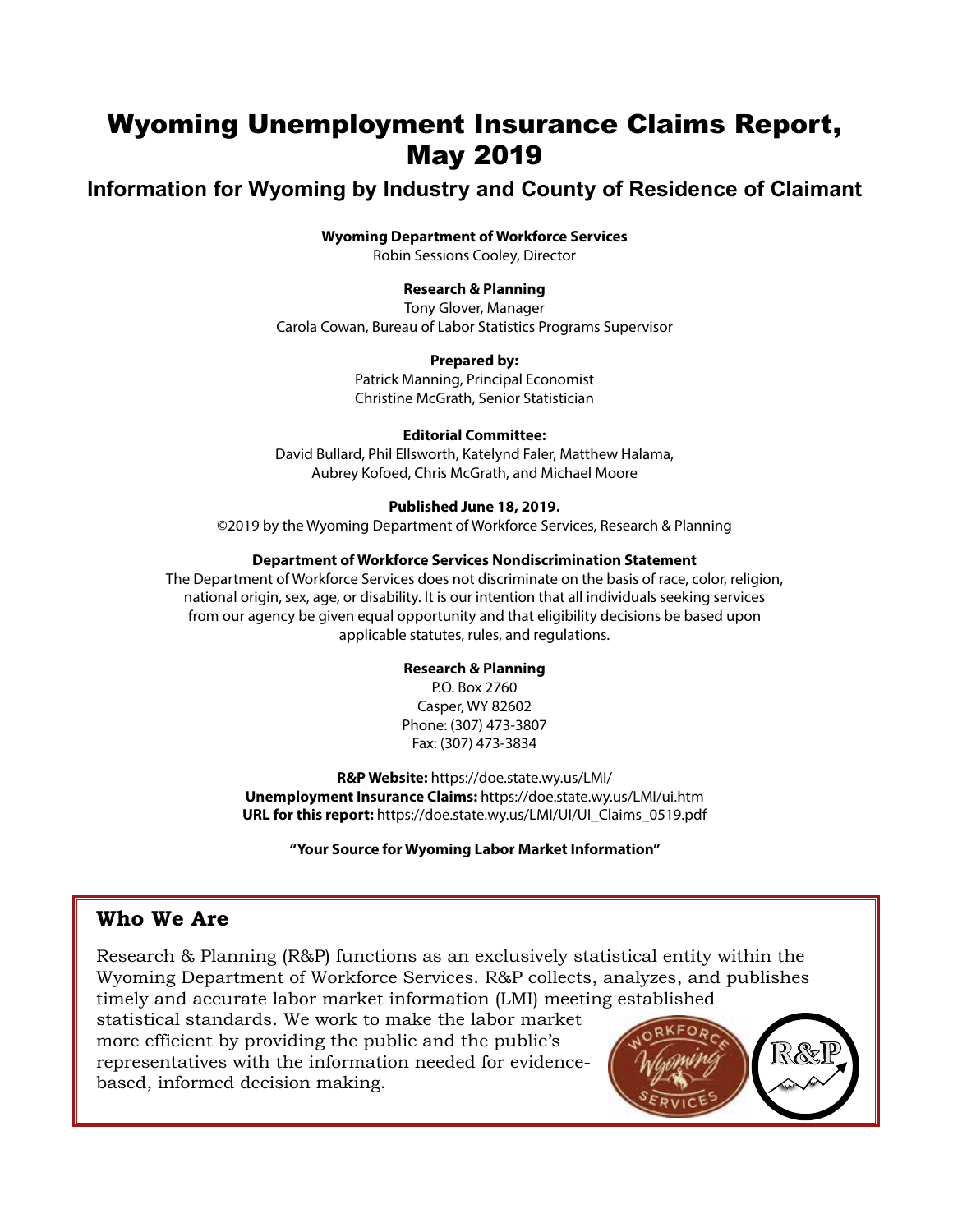**Wyoming Unemployment Insurance Claims Report, May 2019 Initial UI Claims Increase in Mining, Construction**

*by: Patrick Manning, Principal Economist, and Chris McGrath, Senior Statistician*

Initial Unemployment Insurance (UI)<br>claims increased from prior-year levels<br>Wyoming's natural resources & mining<br>and construction industries in May 2019. nitial Unemployment Insurance (UI) claims increased from prior-year levels in Wyoming's natural resources & mining This marked the first over-the-year increase in natural resources & mining and just the third month of over-the-year increase in construction since June 2016.

#### **Initial Claims**

Overall there were 1,205 new initial UI claims in May 2019, down from 1,306 in May 2018 (-101, or -7.7%). Most sectors saw a decrease in initial claims, including government (-40, or -31.7%), educational & health services (-36, or -33.3%) and leisure & hospitality (-31, or -18.5%). Three industries showed an increase in initial claims: construction (54, or 17.9%), natural resources & mining (23, or 35.9%), and trade, transportation, warehousing, & utilities (three, or 1.7%).

At the county level, the greatest decreases

were seen in Uinta  $(-28, \text{ or } -58.2\%)$ , Sweetwater (-25, or -25.9%), and Campbell (-18, or -14.5%) counties. Increases were seen in counties such as Johnson (six, or 77.8%), Sublette (five, or 50.0%), and Fremont (five, or 6.4%). Initial claims for out-of-state claimants increased by 21, or 11.3%.

#### **Continued Claims**

Statewide continued claims decreased by 22.2% (-2,512 continued weeks claimed) over the year for a total of 8,785 weeks. Total unique claimants decreased by 13.0% (391 fewer individuals) for a total of 2,609 claimants.

All industries showed noticeable decreases in continued claims or remained flat, with the greatest decreases seen in trade, transportation, warehousing, & utilities (-513 weeks claimed, or -29.1%) and construction (-465, or -23.5%).

Most counties showed substantial decreases in continued weeks claimed, including Laramie (-420 or -28.8%) and Natrona (-400 or -25.2%).



**Figure A: Total Number of New Initial Unemployment Insurance Claims for Wyoming by Year and Month, January 2009 to May 2019**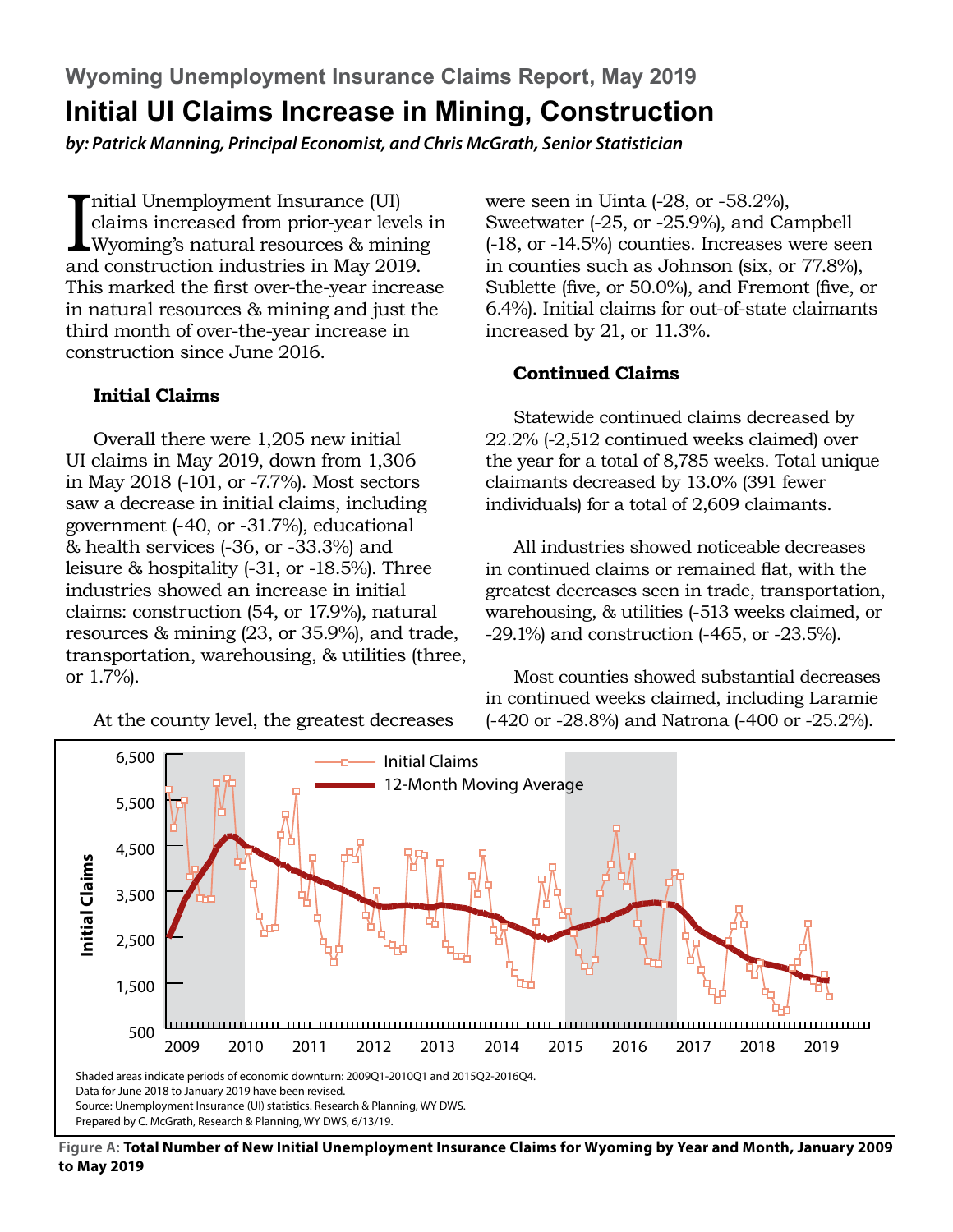#### Table 1: Wyoming Normalized Unemployment Insurance Statistics: Initial Claims

|                                                          |          | <b>Claims Filed</b> |               | Percent Change<br><b>Claims Filed</b><br>May-19<br>May-19 |               | <b>Difference</b><br>May-19  |
|----------------------------------------------------------|----------|---------------------|---------------|-----------------------------------------------------------|---------------|------------------------------|
| <b>Wyoming Statewide</b>                                 | May-19   | <u>Apr-19</u>       | <u>May-18</u> | Apr-19                                                    | May-18        | May-18                       |
| <b>Total Claims Filed</b>                                | 1,205    | 1,706               | 1,306         | $-29.4$                                                   | $-7.7$        | $-101$                       |
| <b>Goods-Producing</b>                                   | 478      | 456                 | 407           | 4.8                                                       | 17.4          | 71                           |
| Natural Resources and Mining (11,21)                     | 87<br>81 | 110                 | 64            | $-20.9$                                                   | 35.9          | 23                           |
| Mining (21)                                              | 18       | 102<br>5            | 51<br>3       | $-20.6$<br>260.0                                          | 58.8<br>500.0 | 30<br>15                     |
| Oil & Gas Extraction (211)<br>Construction (23)          | 355      | 277                 | 301           | 28.2                                                      | 17.9          | 54                           |
| Manufacturing (31 - 33)                                  | 34       | 68                  | 40            | $-50.0$                                                   | $-15.0$       | $-6$                         |
| <b>Service-Providing</b>                                 | 523      | 1,002               | 643           | $-47.8$                                                   | $-18.7$       | $-120$                       |
| Trade, Transportation, and Utilities (22,42,44-45,48-49) | 176      | 208                 | 173           | $-15.4$                                                   | 1.7           | $\sqrt{3}$                   |
| Wholesale Trade (42)                                     | 25       | 29                  | 19            | $-13.8$                                                   | 31.6          | 6                            |
| Retail Trade (44 - 45)                                   | 84       | 93                  | 103           | $-9.7$                                                    | $-18.4$       | $-19$                        |
| Transportation, Warehousing and Utilities (22,48 - 49)   | 67       | 86                  | 51            | $-22.1$                                                   | 31.4          | 16                           |
| Information (51)                                         | 5        | $\overline{7}$      | 10            | $-28.6$                                                   | $-50.0$       | $-5$                         |
| Financial Activities (52, 53)                            | 16       | 37                  | 39            | $-56.8$                                                   | $-59.0$       | $-23$                        |
| Professional and Business Services (54 - 56)             | 89       | 108                 | 94            | $-17.6$                                                   | $-5.3$        | $-5$                         |
| Educational and Health Services (61 - 62)                | 72       | 60                  | 108           | 20.0                                                      | $-33.3$       | $-36$                        |
| Leisure and Hospitality (71 - 72)                        | 137      | 542                 | 168           | $-74.7$                                                   | $-18.5$       | $-31$                        |
| Other Services, except Public Admin. (81)                | 20       | 34                  | 44            | $-41.2$                                                   | $-54.5$       | $-24$                        |
| <b>Government</b>                                        | 86       | 94                  | 126           | $-8.5$                                                    | $-31.7$       | $-40$                        |
| <b>Federal Government</b>                                | 9        | 22                  | 19            | $-59.1$                                                   | $-52.6$       | $-10$                        |
| <b>State Government</b>                                  | 10       | 11                  | 18            | $-9.1$                                                    | $-44.4$       | -8                           |
| <b>Local Government</b>                                  | 66       | 59                  | 89            | 11.9                                                      | $-25.8$       | $-23$                        |
| <b>Local Education</b>                                   | 22       | 10                  | 30            | 120.0                                                     | $-26.7$       | -8                           |
| <b>Unclassified</b>                                      | 116      | 152                 | 129           | $-23.7$                                                   | $-10.1$       | $-13$                        |
| <b>Laramie County (Place of Residence)</b>               |          |                     |               |                                                           |               |                              |
| <b>Total Claims Filed</b>                                | 179      | 197                 | 187           | $-9.1$                                                    | $-4.3$        | -8                           |
| <b>Goods-Producing</b>                                   | 84       | 50                  | 62            | 68.0                                                      | 35.5          | 22                           |
| Construction                                             | 77       | 41                  | 56            | 87.8                                                      | 37.5          | 21                           |
| <b>Service-Providing</b>                                 | 64       | 112                 | 102           | $-42.9$                                                   | $-37.3$       | $-38$                        |
| Trade, Transportation, and Utilities (22,42,44-45,48-49) | 18       | 38                  | 33            | $-52.6$                                                   | $-45.5$       | $-15$                        |
| Financial Activities (52, 53)                            | 3        | 8                   | 9             | $-62.5$                                                   | $-66.7$       | -6                           |
| Professional and Business Services (54 - 56)             | 14       | 35                  | 17            | $-60.0$                                                   | $-17.6$       | $-3$                         |
| Educational and Health Services (61 - 62)                | 10       | 9                   | 13            | 11.1                                                      | $-23.1$       | $-3$                         |
| Leisure and Hospitality (71 - 72)                        | 10       | 10                  | 17            | 0.0                                                       | $-41.2$       | $-7$                         |
| <b>Government</b>                                        | 19       | 14                  | 17            | 35.7                                                      | 11.8          | $\boldsymbol{2}$             |
| <b>Unclassified</b>                                      | 11       | 19                  | 5             | $-42.1$                                                   | 120.0         | 6                            |
| <b>Natrona County (Place of Residence)</b>               |          |                     |               |                                                           |               |                              |
| <b>Total Claims Filed</b>                                | 193      | 186                 | 200           | 3.8                                                       | $-3.5$        | $-7$                         |
| <b>Goods-Producing</b>                                   | 79       | 73                  | 62            | 8.2                                                       | 27.4          | 17                           |
| Construction                                             | 61       | 42                  | 45            | 45.2                                                      | 35.6          | 16                           |
| <b>Service-Providing</b>                                 | 101      | 97                  | 131           | 4.1                                                       | $-22.9$       | $-30$                        |
| Trade, Transportation, and Utilities (22,42,44-45,48-49) | 35       | 45                  | 34            | $-22.2$                                                   | 2.9           | $\mathbf{1}$                 |
| Financial Activities (52, 53)                            | 2        | 5                   | 10            | $-60.0$                                                   | $-80.0$       | -8                           |
| Professional and Business Services (54 - 56)             | 20       | 10                  | 21            | 100.0                                                     | $-4.8$        | $-1$                         |
| Educational and Health Services (61 - 62)                | 18       | 13                  | 27            | 38.5                                                      | $-33.3$       | -9                           |
| Leisure and Hospitality (71 - 72)                        | 17       | 11                  | 27            | 54.5                                                      | $-37.0$       | $-10$                        |
| <b>Government</b><br><b>Unclassified</b>                 | 3<br>8   | 3<br>11             | 1<br>5        | 0.0<br>$-27.3$                                            | 200.0<br>60.0 | $\mathbf{2}$<br>$\mathbf{3}$ |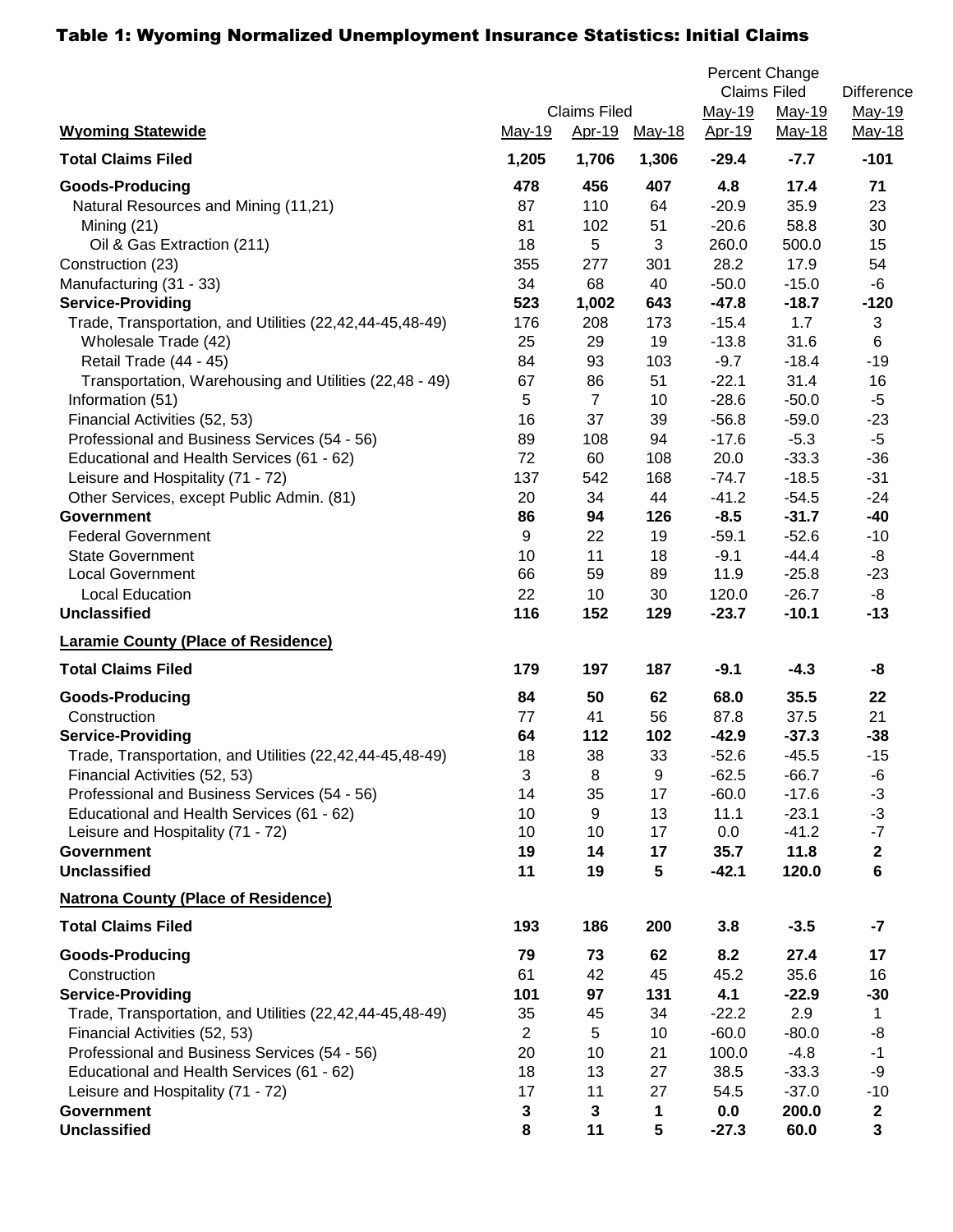#### Figure 1: Initial Unemployment Insurance Claims by Major Industry, May 2019



#### Figure 2: Initial Unemployment Insurance Claims by County of Residence, May 2019



Source: Research & Planning, Wyoming Department of Workforce Services. Retrieved from http://doe.state.wy.us/LMI/ui.htm.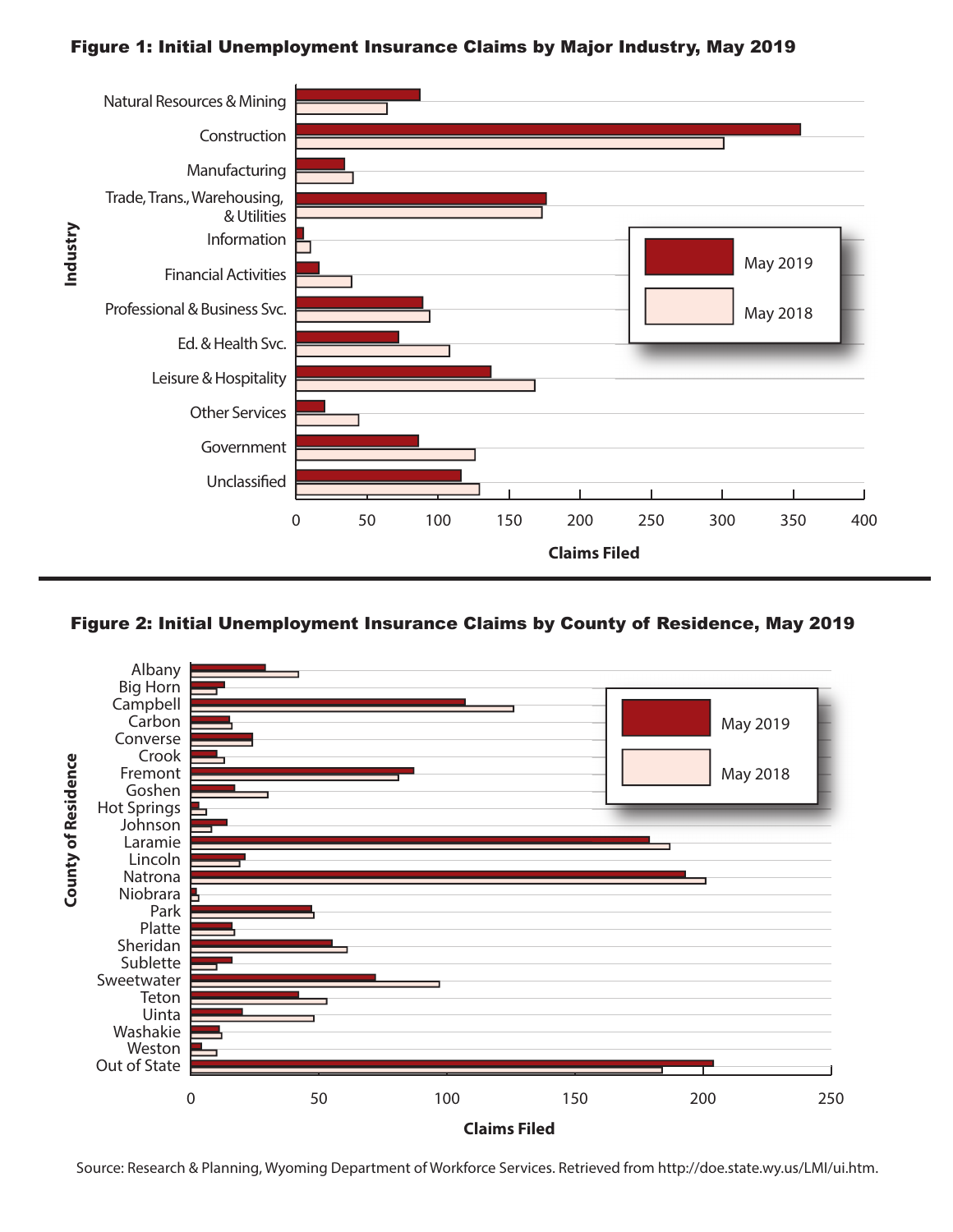#### Table 2: Wyoming Normalized Unemployment Insurance Statistics: Continued Claims

|                                                                               |            |                               |            | Percent Change Claims |                    | Difference       |
|-------------------------------------------------------------------------------|------------|-------------------------------|------------|-----------------------|--------------------|------------------|
| <b>Wyoming Statewide</b>                                                      | May-19     | <b>Claims Filed</b><br>Apr-19 | May-18     | May-19<br>Apr-19      | May-19<br>May-18   | May-19<br>May-18 |
| <b>Total Continued Weeks Claimed</b>                                          | 8,785      | 11,738                        | 11,297     | $-25.2$               | $-22.2$            | $-2,512$         |
| <b>Total Unique Claimants</b>                                                 | 2,609      | 4,038                         | 3,000      | $-35.4$               | $-13.0$            | -391             |
| <b>Benefit Exhaustions</b>                                                    | 414        | 531                           | 241        | $-22.0$               | 71.8               | 173              |
| <b>Benefit Exhaustion Rates</b>                                               | 15.9%      | 13.2%                         | 8.0%       | 2.7%                  | 7.8%               |                  |
| <b>Goods-Producing</b>                                                        | 2,715      | 4,227                         | 3,288      | $-35.8$               | $-17.4$            | $-573$           |
| Natural Resources and Mining (11,21)                                          | 611        | 722                           | 721        | $-15.4$               | $-15.3$            | $-110$           |
| Mining (21)                                                                   | 539        | 621                           | 592        | $-13.2$               | $-9.0$             | $-53$            |
| Oil & Gas Extraction (211)                                                    | 96         | 92                            | 36         | 4.3                   | 166.7              | 60               |
| Construction (23)                                                             | 1,512      | 2,801                         | 1,977      | $-46.0$               | $-23.5$            | $-465$           |
| Manufacturing (31 - 33)                                                       | 590        | 702                           | 588        | $-16.0$               | 0.3                | $\overline{2}$   |
| <b>Service-Providing</b>                                                      | 4,702      | 5,683                         | 6,343      | $-17.3$               | $-25.9$            | $-1,641$         |
| Trade, Transportation, and Utilities (22,42,44-45,48-49)                      | 1,247      | 1,499                         | 1,760      | $-16.8$               | $-29.1$            | $-513$           |
| Wholesale Trade (42)                                                          | 180        | 251                           | 242        | $-28.3$               | $-25.6$            | -62              |
| Retail Trade (44 - 45)                                                        | 672        | 805                           | 932        | $-16.5$               | $-27.9$            | $-260$           |
| Transportation, Warehousing and Utilities (22,48 - 49)                        | 395        | 443                           | 586        | $-10.8$               | $-32.6$            | $-191$           |
| Information (51)                                                              | 114        | 172<br>208                    | 128        | $-33.7$               | $-10.9$            | $-14$            |
| Financial Activities (52, 53)<br>Professional and Business Services (54 - 56) | 218<br>770 | 1,142                         | 360<br>968 | 4.8                   | $-39.4$<br>$-20.5$ | $-142$<br>$-198$ |
| Educational and Health Services (61 - 62)                                     | 482        | 555                           | 736        | $-32.6$<br>$-13.2$    | $-34.5$            | $-254$           |
| Leisure and Hospitality (71 - 72)                                             | 1,670      | 1,906                         | 2,148      | $-12.4$               | $-22.3$            | $-478$           |
| Other Services, except Public Admin. (81)                                     | 193        | 195                           | 236        | $-1.0$                | $-18.2$            | -43              |
| Government                                                                    | 640        | 1,011                         | 943        | $-36.7$               | $-32.1$            | $-303$           |
| <b>Federal Government</b>                                                     | 191        | 522                           | 304        | $-63.4$               | $-37.2$            | $-113$           |
| <b>State Government</b>                                                       | 79         | 80                            | 136        | $-1.3$                | $-41.9$            | $-57$            |
| Local Government                                                              | 369        | 408                           | 502        | $-9.6$                | $-26.5$            | $-133$           |
| Local Education                                                               | 71         | 77                            | 121        | $-7.8$                | $-41.3$            | $-50$            |
| <b>Unclassified</b>                                                           | 726        | 817                           | 722        | $-11.1$               | 0.6                | 4                |
| <b>Laramie County (Place of Residence)</b>                                    |            |                               |            |                       |                    |                  |
| <b>Total Continued Weeks Claimed</b>                                          | 1,037      | 1,366                         | 1,457      | $-24.1$               | $-28.8$            | -420             |
| <b>Total Unique Claimants</b>                                                 | 310        | 486                           | 368        | $-36.2$               | $-15.8$            | -58              |
| <b>Goods-Producing</b>                                                        | 278        | 483                           | 397        | -42.4                 | $-30.0$            | -119             |
| Construction                                                                  | 260        | 458                           | 301        | $-43.2$               | $-13.6$            | $-41$            |
| <b>Service-Providing</b>                                                      | 570        | 680                           | 904        | $-16.2$               | $-36.9$            | $-334$           |
| Trade, Transportation, and Utilities (22,42,44-45,48-49)                      | 150        | 163                           | 361        | $-8.0$                | $-58.4$            | $-211$           |
| Financial Activities (52, 53)                                                 | 50         | 34                            | 80         | 47.1                  | $-37.5$            | $-30$            |
| Professional and Business Services (54 - 56)                                  | 140        | 220                           | 166        | $-36.4$               | $-15.7$            | $-26$            |
| Educational and Health Services (61 - 62)                                     | 121        | 121                           | 132        | 0.0                   | $-8.3$             | $-11$            |
| Leisure and Hospitality (71 - 72)                                             | 51         | 58                            | 117        | $-12.1$               | $-56.4$            | $-66$            |
| Government<br>Unclassified                                                    | 90<br>96   | 92<br>109                     | 103<br>51  | $-2.2$<br>$-11.9$     | $-12.6$<br>88.2    | $-13$<br>45      |
| <b>Natrona County (Place of Residence)</b>                                    |            |                               |            |                       |                    |                  |
| <b>Total Continued Weeks Claimed</b>                                          | 1,189      | 1,493                         | 1,589      | -20.4                 | $-25.2$            | -400             |
| <b>Total Unique Claimants</b>                                                 | 346        | 492                           | 418        | $-29.7$               | $-17.2$            | $-72$            |
| <b>Goods-Producing</b>                                                        | 336        | 513                           | 448        | -34.5                 | $-25.0$            | $-112$           |
| Construction                                                                  | 174        | 371                           | 299        | $-53.1$               | $-41.8$            | $-125$           |
| <b>Service-Providing</b>                                                      | 759        | 893                           | 1,040      | $-15.0$               | $-27.0$            | $-281$           |
| Trade, Transportation, and Utilities (22,42,44-45,48-49)                      | 309        | 322                           | 326        | $-4.0$                | $-5.2$             | $-17$            |
| Financial Activities (52, 53)                                                 | 44         | 38                            | 82         | 15.8                  | $-46.3$            | -38              |
| Professional and Business Services (54 - 56)                                  | 116        | 174                           | 192        | $-33.3$               | $-39.6$            | $-76$            |
| Educational and Health Services (61 - 62)                                     | 101        | 141                           | 184        | $-28.4$               | $-45.1$            | -83              |
| Leisure and Hospitality (71 - 72)                                             | 129<br>43  | 147                           | 165<br>71  | $-12.2$<br>$-10.4$    | $-21.8$<br>$-39.4$ | $-36$            |
| Government<br><b>Unclassified</b>                                             | 49         | 48<br>38                      | 29         | 28.9                  | 69.0               | $-28$<br>20      |
|                                                                               |            |                               |            |                       |                    |                  |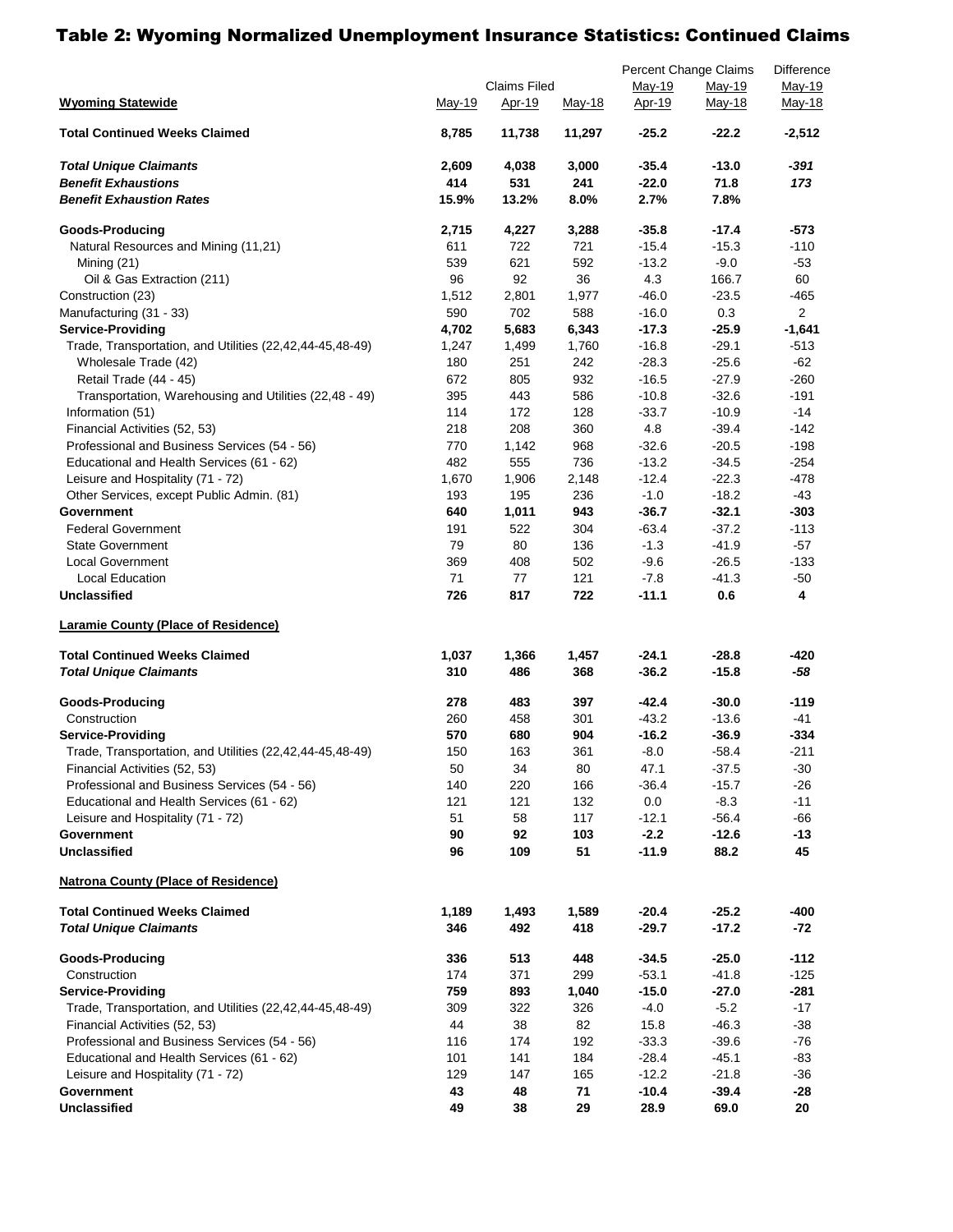#### Figure 3: Continued Unemployment Insurance Claims by Major Industry, May 2019





Source: Research & Planning, Wyoming Department of Workforce Services. Retrieved from http://doe.state.wy.us/LMI/ui.htm.